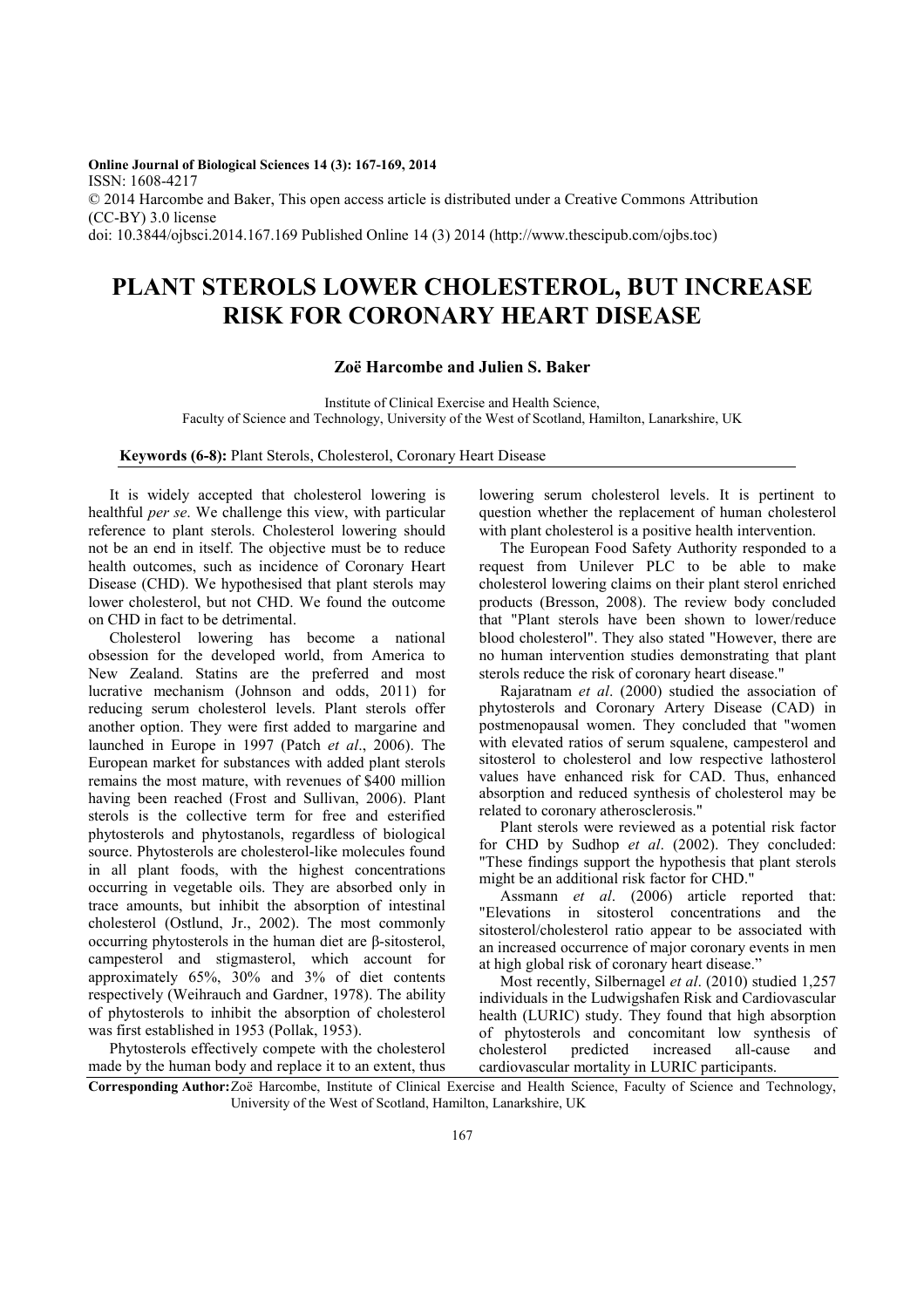The best evidence to support plant sterols for heart disease is that they are: possibly protective; neutral; or don't appear to be adversely related. In a Dutch cohort of subjects older than 65 years, Fassbender *et al*. (2008) found that "plant sterols could have neutral or even protective effects on development of coronary heart disease, which have to be confirmed in interventional trials." The EPIC Norfolk cohort found that "higher levels of plant sterols, do not appear to be adversely related to CAD [coronary artery disease]" among 373 cases and 758 controls (Pinedo *et al*., 2007).

The majority of evidence for CHD is not favourable. The evidence for cancer is also of concern. There is one review of epidemiological evidence for phytochemicals and cancer risk. Phytosterols are one of the five main categories of phytochemicals included in the review; carotenoids, isothiocyanates, chlorophyll and phytoestrogens being the other four (Miller and Snyder, 2012). This review reported that there is only one study focused on phytosterols and cancer risk (Normen *et al*., 2001). This Netherlands cohort study involved 120,852 people over an average 6.3 year follow up. It concluded that there was no association between phytosterol intake and colon cancer risk in men. There were positive associations between risk of rectal cancer and campesterol and stigmasterol intakes in men. For women, there was no clear association between intake of any of the plant sterols and colorectal cancer risk.

Despite the evidence cited, it was a Dutch study of 30 people (Kelly *et al*., 2011) that elicited an amendment in the EU regulation for plant sterols (CR, 2013). Kelly *et al*. (2011) found a significant correlation between the campesterol concentration in the blood plasma and the thickness of veins in the retina after 85 weeks in people taking statin medication, while ingesting plant sterols. The German Federal Institute for Risk Assessment noted that an increase in the diameter of the retinal vessels is being discussed as an early risk marker for cardiovascular disease (BfR, 2011). Accordingly the EU mandated that, from February 2014, products with added plant sterols must state that the product is not intended for people who do not need to control their blood cholesterol level (CR, 2013).

We argue that this caution should be extended to all people and all products containing plant sterols. The majority of studies raising concerns involved participants who were deemed 'at risk' and thus targets for cholesterol lowering measures (Sudhop *et al*., 2002; Assmann *et al*., 2006; Silbernagel *et al*., 2010).

Plant sterols do lower cholesterol levels; replacing human cholesterol levels may be a better description of methodology. However there is no evidence that plant sterols reduce the risk of CHD and much evidence that they are detrimental.

It is time for us to remember that we are in the business of improving health outcomes and not surrogate endpoints. In losing sight of real targets, we can do more harm than good.

## **REFERENCES**

- Assmann, G., P. Cullen, J. Erbey, D.R. Ramey and F. Kannenberg *et al*., 2006. Plasma sitosterol elevations are associated with an increased incidence of coronary events in men: Results of a nested case-control analysis of the Prospective Cardiovascular Munster (PROCAM) study. Nutr Metab Cardiovasc Dis., 16: 13-21.
- BfR, 2011. Addition of plant sterols and stanols to food: Assessment of a new study from the Netherlands. German Federal Institute for Risk Assessment, BfR.
- Bresson, J.L., 2008. Scientific opinion of the panel on dietetic products nutrition and allergies on a request from Unilever PLC/NV on Plant Sterols and lower/reduced blood cholesterol, reduced the risk of (coronary) heart disease. EFSA J., 781: 1-12.
- CR, 2013. Amending Regulation (EC) No 608/2004 concerning the labelling of foods and food ingredients with added phytosterols, phytosterol esters, phytostanols and/or phytostanol esters. Commission Regulation, European Union.
- Fassbender, K., D. Lutjohann, M.G. Dik, M. Bremmer and J. Konig *et al*., 2008. Moderately elevated plant sterol levels are associated with reduced cardiovascular risk--the LASA study. Atherosclerosis, 196: 283-8. PMID: 17137582.
- Frost and Sullivan, 2006. Strategic Analysis of the European Phytosterols Market Report.
- Johnson, L.A. and A. odds, 2011. Lipitor became world's top seller. USA Today.
- Kelly, E.R., J. Plat, R.P. Mensink and T.T.J.M. Berendschot, 2011. Effects of long term plant sterol and -stanol consumption on the retinal vasculature: A randomized controlled trial in statin users. Atherosclerosis, 214: 225-30.DOI: 10.1016/j.atherosclerosis.2010.10.038
- Miller, P.E. and D.C. Snyder, 2012. Phytochemicals and cancer risk: A review of the epidemiological evidence. Nutr. Clin Pract., 27: 599-612. PMID: 22878362.